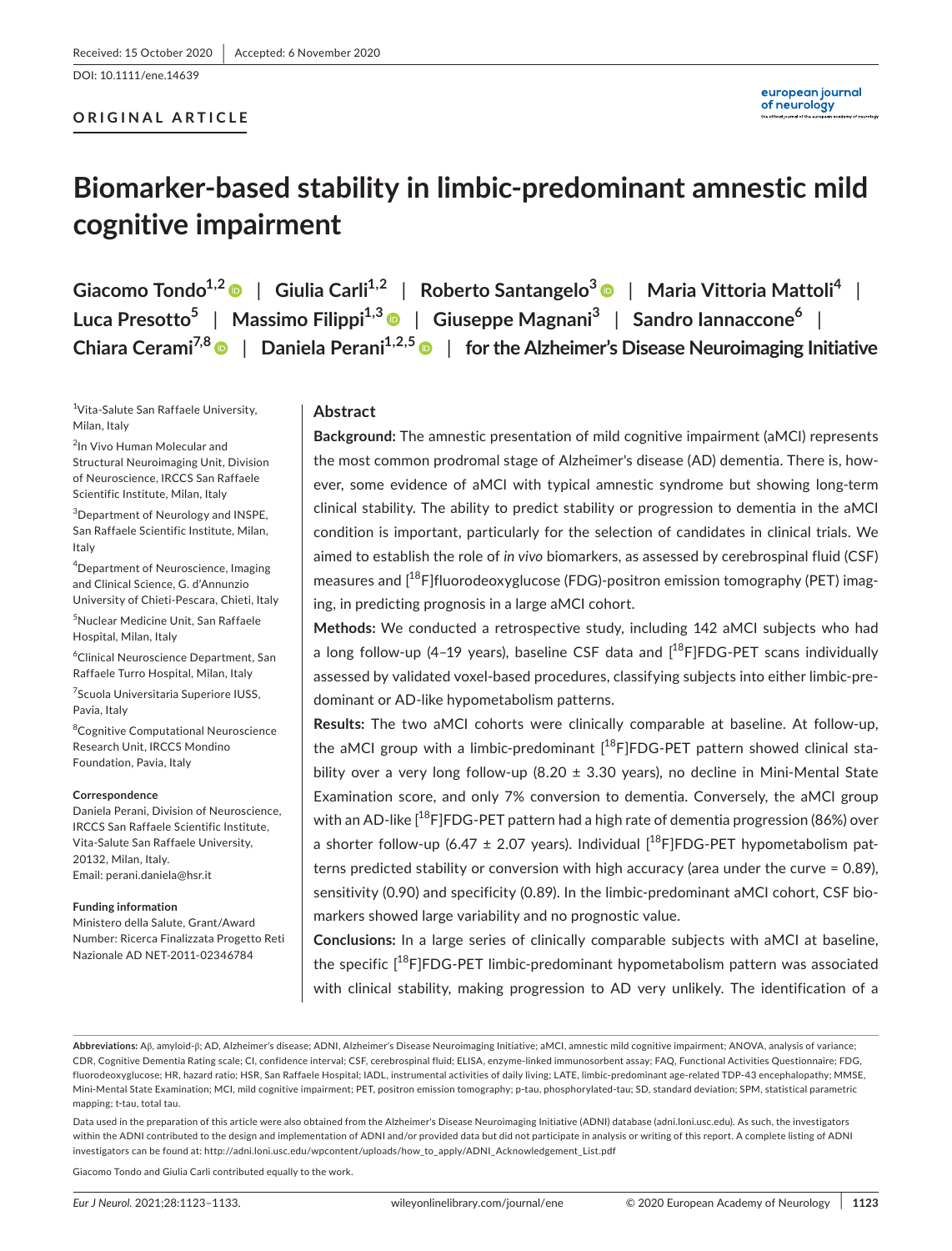biomarker-based benign course in aMCI subjects has important implications for prognosis and in planning clinical trials.

**KEYWORDS** [ <sup>18</sup>F]FDG-PET, cerebrospinal fluid, limbic-predominant, mild cognitive impairment, tauopathy

# **INTRODUCTION**

Mild cognitive impairment (MCI) is an intermediate condition between cognitive changes of normal aging and dementia [1]. MCI subjects may progress to Alzheimer's disease (AD) or to other neurodegenerative dementias, or may remain stable or even revert to normal cognition [2]. The selection of candidates for clinical trials in AD should be very accurate, in order to identify subjects clinically mimicking AD dementia or MCI due to AD, but who will remain stable over time [3]. The biomarker-based estimation of risk of conversion to dementia and the identification of MCI subjects with a benign course have important implications for prognosis and in planning clinical trials [4]. The progression from MCI to AD has been related to several biomarker characteristics [5]. Low cerebrospinal fluid (CSF) levels of amyloid-β (Aβ) $_{42}$  are valid proxies for amyloidosis in AD [6], while high CSF levels of phosphorylated tau (p-tau) and total tau (t-tau), targeting cerebral fibrillar tau deposition and neurodegeneration, respectively, are unspecific [7]. The presence of neurodegeneration assessed by magnetic resonance imaging is also not specific for AD  $[8-10]$ .  $[{}^{18}F]$ fluorodeoxyglucose (FDG)positron emission tomography (PET), a biomarker of neuronal dysfunction associated with neurodegenerative processes, is able to predict conversion to dementia conditions [11–13] or long-term stability in patients with MCI [3]. In MCI, a negative  $[^{18}F]FDG-PET$ brain scan or, conversely, brain hypometabolism in temporoparietal regions, provides high accuracy in the prediction of clinical stability or conversion to AD dementia, respectively [3,14]. The amnestic presentation of MCI (aMCI) represents the most common prodromal stage of AD [1], with an annual conversion rate of up to 30% [15]. Limited but important evidence shows that aMCI subjects with a predominant amnestic syndrome of hippocampal type, associated with imaging features of medial temporal lobe dysfunction, are characterized by clinical stability over time [16–19]. Recently, our research group described aMCI subjects with long-lasting clinical stability or slow progression of episodic memory deficits, with no or limited evidence of cortical amyloid load and an  $[^{18}F]FDG-$ PET pattern of medial temporal lobe dysfunction at the individual level [20]. These results suggested non-AD pathology as the main trigger of neurodegeneration, such as argyrophilic grain disease, primary age-related tauopathy or limbic-predominant age-related TDP-43 encephalopathy (LATE). LATE has indeed been proposed as the prominent aetiology in suspected non-AD pathology subjects and in subjects with evidence of neurodegeneration without concomitant tauopathy, especially in the presence of focal temporal lobe dysfunction [21].

In the context of the above, there is a need to better describe clinical trajectories and to define clinical outcomes in the aMCI population using baseline biomarkers, such as  $[$ <sup>18</sup>F]FDG-PET brain hypometabolism patterns.

In the present study, we aimed to define the role of *in vivo* biomarkers of neurodegeneration and pathology, as assessed by  $1^{18}F$ ] FDG-PET and CSF measures, in a large aMCI cohort. We assessed the accuracy of  $[^{18}F]FDG-PET$ , the influence of CSF biomarkers and AT(N) classification (amyloid [A], tau [T] and neurodeneration [N]) in estimating outcomes. *In vivo* biomarkers are crucial for personalized medicine, in planning clinical trials, and for the choice of therapeutic approaches, especially in the case of MCI, in order to avoid detrimental diagnostic and prognostic mistakes.

## **METHODS**

## **Subjects**

Subjects were retrospectively included from the Neurology Departments at San Raffaele Hospital (HSR), Milan, Italy (HSRaMCI cohort), and from the Alzheimer's Disease Neuroimaging Initiative (ADNI) database ([adni.loni.usc.edu](http://adni.loni.usc.edu)), screening the ADNI-1, ADNI-GO and ADNI-2 phases (ADNI-aMCI cohort). The ADNI is a US public–private partnership launched in 2003 and led by Principal Investigator Michael W. Weiner, MD. The primary goal of ADNI has been to collect data on MCI subjects and AD patients, as well as on healthy controls, evaluating the combined prognostic value of several AD biomarkers and of clinical and neuropsychological assessments. For up-to-date information, see [www.adni](http://www.adni-info.org)[info.org.](http://www.adni-info.org)

Inclusion criteria were: (i) aMCI diagnosis according to Petersen criteria [22]; (ii) observational time for disease duration ≥4 years, as an appropriate timeframe to detect progression from the aMCI condition to dementia; (iii) CSF measures at baseline; (iv) [<sup>18</sup>F]FDG-PET scan performed at baseline and analysed using the optimized statistical parametric mapping (SPM) procedures [23,24] showing one of the two specific brain hypometabolism patterns, namely, temporo medial hypometabolism (limbic-predominant pattern) [20] or temporoparietal, posterior cingulate and precuneus hypometabolism (ADlike pattern) [24].

In detail, the HSR-aMCI cohort was obtained by screening 280 aMCI subjects. We excluded 176 subjects due to lack of baseline [18F]FDG-PET scan or CSF analysis, and/or short follow-up (<4 years). By evaluating the  $[18F]$ FDG-PET scan of the remaining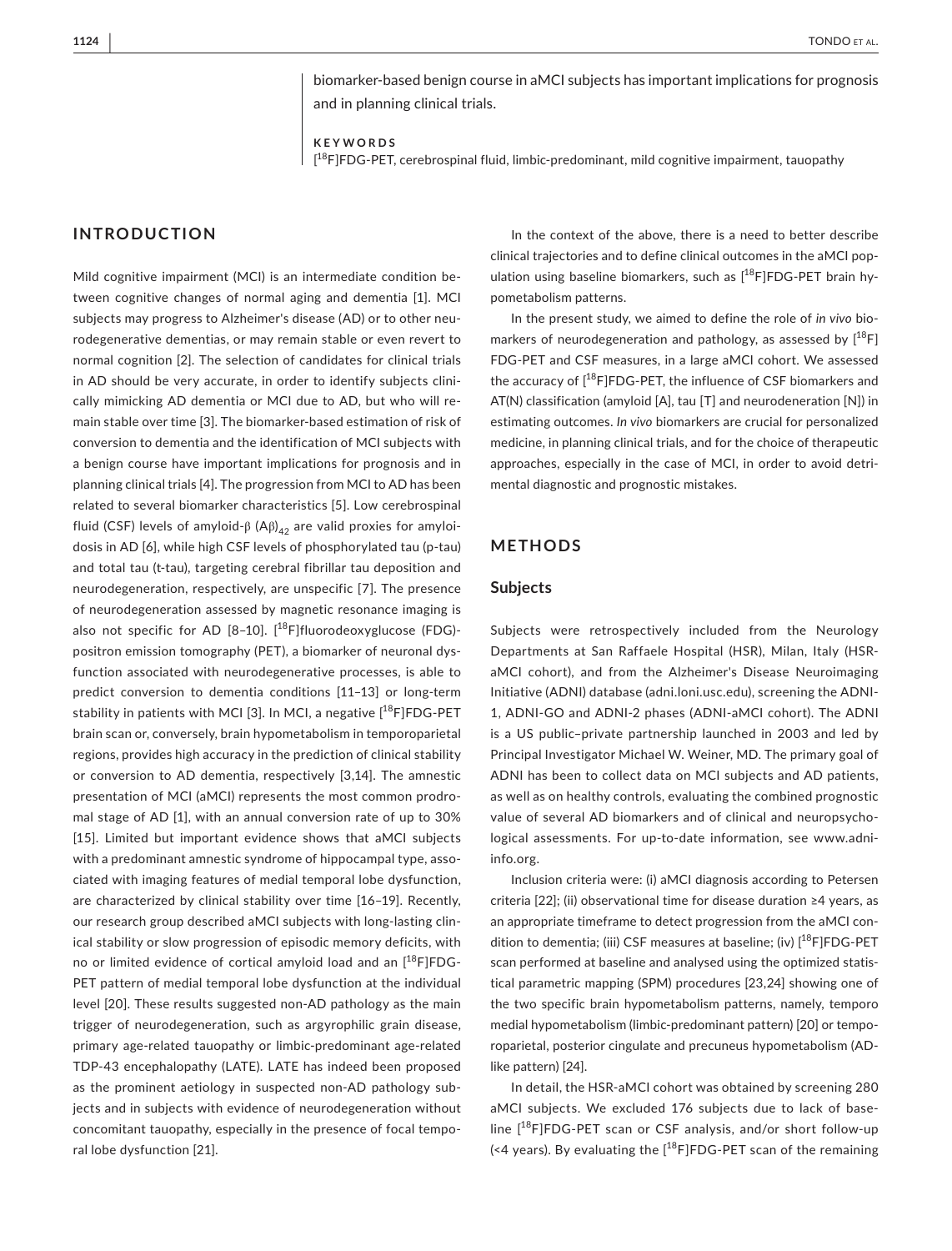104 subjects with aMCI, we included in the present study only those subjects showing the limbic-predominant pattern (*N* = 40) or the AD-like pattern (*N* = 20), excluding subjects with normal [<sup>18</sup>F]FDG-PET scans or patterns attributable to other neurodegenerative diseases (i.e., frontotemporal dementia, dementia with Lewy bodies, cortico-basal degeneration, and others). Similarly, the ADNI-aMCI cohort was created by excluding from the initial sample of 818 subjects with aMCI those with missing baseline CSF and [18F]FDG-PET scans and/or a lack of an adequate follow-up period (≥4 years), resulting in a cohort of 247 patients with aMCI. From this sample, after evaluating the specific  $[^{18}F]$ FDG-PET single-subject metabolism patterns, we selected only the subjects with limbic-predominant aMCI (*N* = 40) or the ADlike aMCI ( $N = 42$ ), thus excluding the subjects with normal  $[^{18}F]$ FDG-PET scans or patterns specific to other neurodegenerative diseases (i.e., frontotemporal dementia, dementia with Lewy bodies, cortico-basal degeneration, and others) (Figure S1).

Overall, the sample selection strategy led to the inclusion of 142 subjects with aMCI, of whom 80 (mean follow-up 8.2 ± 3.30 years) comprised the group with an  $[18$ F]FDG-PET limbic-predominant hypometabolism pattern, and 62 (mean follow-up 6.47  $\pm$  2.07 years) comprised the group with an  $[$ <sup>18</sup>F]FDG-PET AD-like hypometabolism pattern (Table 1).

The study was approved by the San Raffaele Hospital Ethics Committee and performed in compliance with the Declaration of Helsinki for the protection of human subjects. Written informed consent was obtained from all participants.

# **Clinical and cognitive evaluation**

The Mini-Mental State Examination (MMSE) and Clinical Dementia Rating scale (CDR) global score were available at baseline and at the last available follow-up to evaluate global cognitive status and

|                                                          | Limbic-predominant<br>aMCI at baseline $(n = 80)$ | AD-like aMCI at<br>baseline ( $n = 62$ ) | $\boldsymbol{p}$         | Limbic-predominant aMCI at<br>follow-up ( $n = 80$ ) | AD-like aMCI at<br>follow-up ( $n = 62$ ) | p                        |
|----------------------------------------------------------|---------------------------------------------------|------------------------------------------|--------------------------|------------------------------------------------------|-------------------------------------------|--------------------------|
| Female/male ratio, n/n                                   | 32/48                                             | 35/27                                    | $\overline{\phantom{a}}$ | $\overline{a}$                                       |                                           | $\overline{\phantom{0}}$ |
| Education, years                                         | $13.69 \pm 4.56$                                  | $13.95 \pm 4.57$                         | 0.733                    | $\overline{\phantom{0}}$                             |                                           |                          |
| Age, years                                               | $74.28 \pm 5.40$                                  | $71.14 \pm 6.39$                         | 0.002                    | $78.78 \pm 5.26$                                     | $73.76 \pm 6.87$                          | 0.000                    |
| Disease duration,<br>years                               | $4.05 \pm 2.44$                                   | $4.05 \pm 2.51$                          | 0.557                    | $8.20 \pm 3.30$                                      | $6.47 \pm 2.70$                           | 0.000                    |
| MMSE adjusted score                                      | $25.73 \pm 2.06$                                  | $25.40 \pm 1.81$                         | 0.481                    | $25.05 \pm 2.58$                                     | $19.67 \pm 5.71$                          | 0.000                    |
| CDR global score                                         | $0.50 \pm 0.00$                                   | $0.50 \pm 0.00$                          |                          | $0.56 \pm 0.34$                                      | $0.70 \pm 0.25$                           | 0.000                    |
| IADL questionnaire<br>score <sup>a</sup>                 | $6.77 \pm 1.31$                                   | $7.01 \pm 1.55$                          | 0.199                    | $6.33 \pm 1.13$                                      | $5.45 \pm 1.99$                           | 0.111                    |
| FAQ <sup>b</sup>                                         | $4.14 \pm 5.98$                                   | $4.14 \pm 4.03$                          | 0.239                    | $6.85 \pm 8.83$                                      | $9.98 \pm 6.69$                           | 0.009                    |
| CSF A <sub>6</sub> 42 pathological<br>levels, $n$ $(\%)$ | 43 (54)                                           | 55 (89)                                  |                          |                                                      |                                           |                          |
| CSF t-tau pathological<br>levels, $n$ $%$                | 35(44)                                            | 40 (65)                                  |                          |                                                      |                                           |                          |
| CSF p-tau pathological<br>levels, $n$ $%$                | 51 (64)                                           | 58 (94)                                  |                          |                                                      |                                           |                          |
| t-tau/A $\beta$ 42<br>pathological ratio<br>,n (%)       | 56 (70)                                           | 56 (90)                                  |                          |                                                      |                                           |                          |
| p-tau/Aβ42<br>pathological ratio,<br>$n (\%)$            | 63 (79)                                           | 62 (100)                                 |                          |                                                      |                                           |                          |
| APOE 23, %                                               | 10                                                | $\overline{2}$                           |                          |                                                      |                                           |                          |
| APOE 33, %                                               | 44                                                | 38                                       |                          |                                                      |                                           |                          |
| APOE 34, %                                               | 34                                                | 48                                       |                          |                                                      |                                           |                          |
| <b>APOE 44, %</b>                                        | 12                                                | 12                                       |                          |                                                      |                                           |                          |

|  |  |  |  | TABLE 1 Demographic, clinical and cerebrospinal fluid features in the subjects with amnestic mild cognitive impairment |
|--|--|--|--|------------------------------------------------------------------------------------------------------------------------|
|--|--|--|--|------------------------------------------------------------------------------------------------------------------------|

*Note:* Data are mean ± SD, unless otherwise indicated.

Abbreviations: AD, Alzheimer's disease; aMCI, amnestic mild cognitive impairment; APOE, apolipoprotein E; CDR, Cognitive Dementia Rating scale; CSF, cerebrospinal fluid; FAQ, Functional Activities Questionnaire; IADL, instrumental activities of daily living; MMSE, Mini-Mental State Examination; n, number of subjects; p-tau, phosphorylated tau; SD, standard deviation; t-tau, total tau.

a Only San Raffaele Hospital cohort (limbic-like, *N* = 40 and AD-like, *N* = 20).

b Only Alzheimer's Disease Neuroimaging Initiative cohort (limbic-like, *N* = 40 and AD-like, *N* = 42).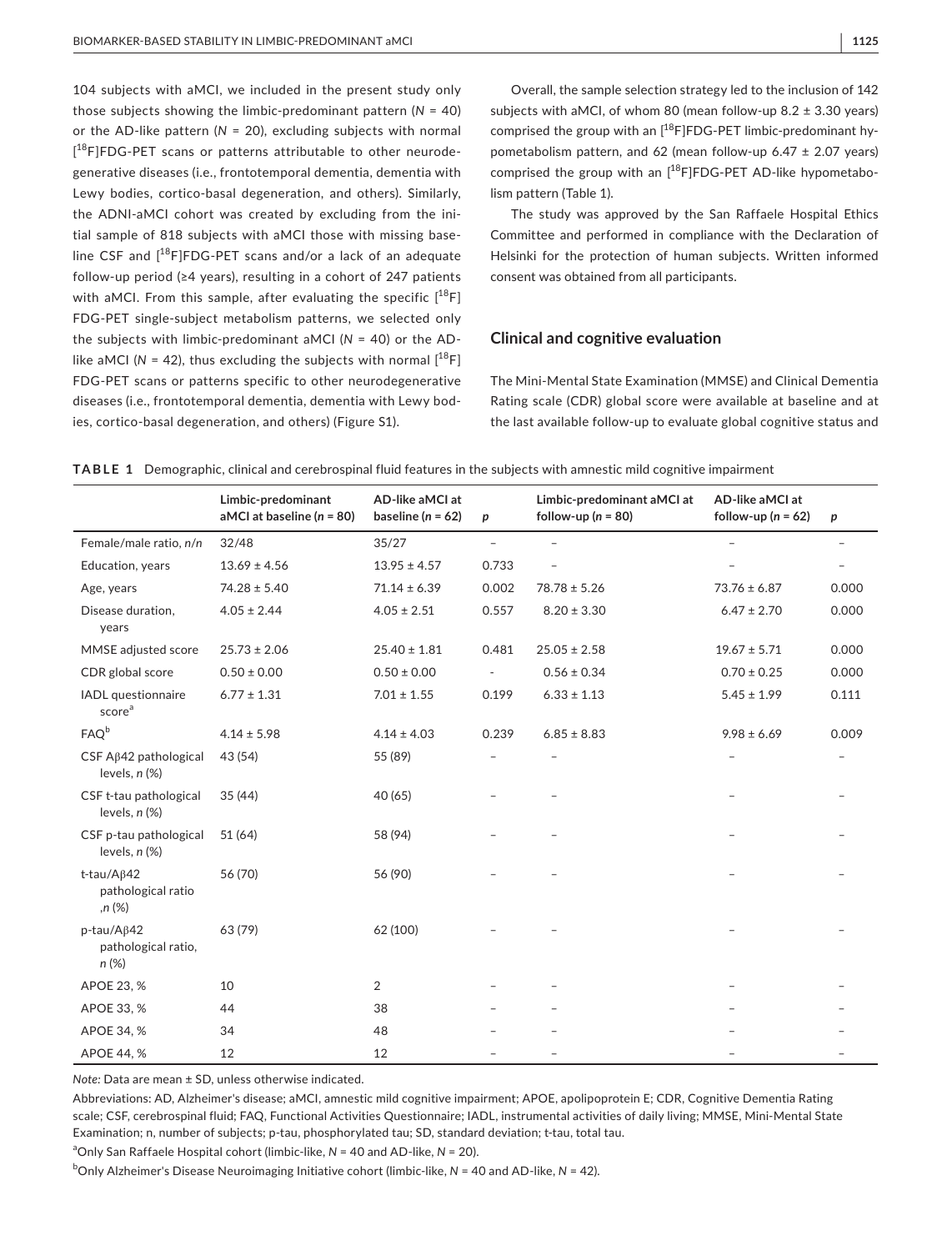progression. An index of progression was also calculated as the number of MMSE points lost per year (MMSE score at follow-up – MMSE score at baseline/years of follow-up) [25]. Functional abilities were evaluated with the Instrumental Activities of Daily Living (IADL) questionnaire for the HSR-aMCI cohort and with the Functional Assessment Questionnaire (FAQ) for the ADNI-aMCI cohort. Clinical and cognitive baseline-to-follow-up differences in the aMCI cohorts were examined using one-way analysis of variance (ANOVA) and the Kruskal–Wallis test (statistical threshold set at *p* < 0.05).

# **[ <sup>18</sup>F]FDG-PET imaging**

In the HSR-aMCI cohort,  $[$ <sup>18</sup>F]FDG-PET acquisition was performed at the Nuclear Medicine Unit of the San Raffaele Hospital (Milan, Italy), in accordance with the European Association of Nuclear Medicine guidelines [26], with a Discovery STE multi-ring PETcomputed tomography system (GE Medical Systems, Milwaukee, WI, USA). In the ADNI-aMCI cohort, raw  $[$ <sup>18</sup>F]FDG-PET images obtained at baseline were downloaded from the ADNI database. The acquisition procedure is described in the "ADNI PET technical procedures manual, version 9.5" ([http://adni.loni.usc.edu/wpcon](http://adni.loni.usc.edu/wpcontent/uploads/2010/09/PET-Tech_Procedures_Manual_v9.5.pdf) [tent/uploads/2010/09/PET-Tech\\_Procedures\\_Manual\\_v9.5.pdf](http://adni.loni.usc.edu/wpcontent/uploads/2010/09/PET-Tech_Procedures_Manual_v9.5.pdf)). Raw [18F]FDG-PET images were downloaded from ADNI and preprocessed to obtain a single NIFTI file containing the last 15 min of PET acquisition.

Image pre-processing was performed using SPM12 ([http://](http://www.fil.ion.ucl.ac.uk/spm/software) [www.fil.ion.ucl.ac.uk/spm/software](http://www.fil.ion.ucl.ac.uk/spm/software)), implemented in MATLAB (MathWorks, Sherborn, MA, USA). We adopted an optimized SPM procedure implementing a standardized SPM  $[$ <sup>18</sup>F]FDG dementia-specific template [23] for spatial normalization of  $[$ <sup>18</sup>F]FDG-PET scans. This optimized method has been validated in both MCI and dementia patients at the single-subject level, showing high accuracy and reliability in estimating specific metabolic patterns in different conditions [11,12,24]. Images were smoothed with an 8-mm full width at half maximum Gaussian kernel. To remove inter-subject global variation in PET intensity, proportional scaling was used, following a previously validated procedure [23].

## **Cerebrospinal fluid assessment**

In the HSR-aMCI cohort, measurements of CSF  $A\beta_{42}$ , t-tau and p-tau levels were obtained using commercially available enzymelinked immunosorbent assay (ELISA) kits, according to the manufacturer's protocol. Normal values were set as follows: ≥ 500 ng/L for  $A\beta_{42}$ ,  $\leq$  450 ng/L (if age was 51-70 years) or < 500 ng/L (if age was >71 years) for t-tau and ≤ 61 ng/L for p-tau, according to the ELISA kit guidelines and literature recommendations [27].

In the ADNI-aMCI cohort, CSF  $A\beta_{42}$ , t-tau and p-tau levels were measured using the multiplex  $x$ MAP<sup>1</sup> Luminex platform (Luminex Corp, Austin, TX, USA) with the INNO-BIA AlzBio3 kit

(Innogenetics, Ghent, Belgium) as described previously [28,29]. We used "UPENNBIOMK\_MASTER" data files, setting the normal values at  $\geq$  192 pg/ml for A $\beta_{42}$ ,  $\leq$  93 pg/ml for t-tau and  $\leq$  23 pg/ml for p-tau, using previously defined cut-off values [28].

# **AT(N) evaluation**

The AT(N) classification system, evaluating the available biomarkers, classified the whole aMCI sample into subjects with an AT(N) non-AD profile (i.e.,  $A - T - [N+]$  and  $A - T + [N+]$ ), and subjects with an AT(N) AD profile (i.e.,  $A + T - [N+]$  and  $A + T + [N+]$ ).

We considered, in the whole aMCI cohort,  $A\beta_{42}$  and p-tau CSF levels to define amyloid and tau pathology, respectively. Brain hypometabolism, as detected by  $[$ <sup>18</sup>F]FDG-PET, was considered a marker of neuronal injury, thus was present in both the AD-like and the limbic-predominant groups [30].

One-way ANOVA and the Kruskal–Wallis test were used to evaluate differences between the group with an aMCI with AT(N) AD profile and the group with an AT(N) non-AD profile (statistical threshold set at  $p < 0.05$ ).

## **Statistical analysis**

# Analysis of single-subject  $[$ <sup>18</sup>F]FDG-PET statistical parametric mapping

Each  $[18F]$ FDG-PET single-subject scan was tested for brain "hypometabolism" using a two-sample *t*-test comparison with a validated [ <sup>18</sup>F]FDG-PET database of healthy controls (*N* = 112) on a voxel-byvoxel basis, including age as a covariate [23]. The statistical threshold was set at *p* = 0.05, family-wise error-corrected, with voxels of cluster extent (Kep) ≥ 100 voxels. This method was validated in subjects whose data were acquired with different PET scanners, allowing us to obtain comparable results from different cohorts [31]. The evaluation of each single-subject brain metabolic pattern was made by three experts in [<sup>18</sup>F]FDG-PET brain imaging, blinded to the clinical data. The experts had near-perfect agreement in the SPM hypometabolism map (t-map) classification ('Cohen's kappa' > 0.95), thus the independent classifications were merged into a single variable (i.e., SPM t-map classification), in which the classification obtained from the majority of raters was considered to be final.

# Predictive value of [<sup>18</sup>F]FDG-PET

Clinical progression was defined according to changes in the latest follow-up diagnosis available in the HSR and ADNI databases, including stability or conversion from aMCI to dementia.

We estimated the predictive value of  $[^{18}F]FDG-PET$  SPM hypometabolism patterns for conversion or stability in the aMCI cohort. Hazard ratios (HRs) for the variable of interest, namely,  $[18F]$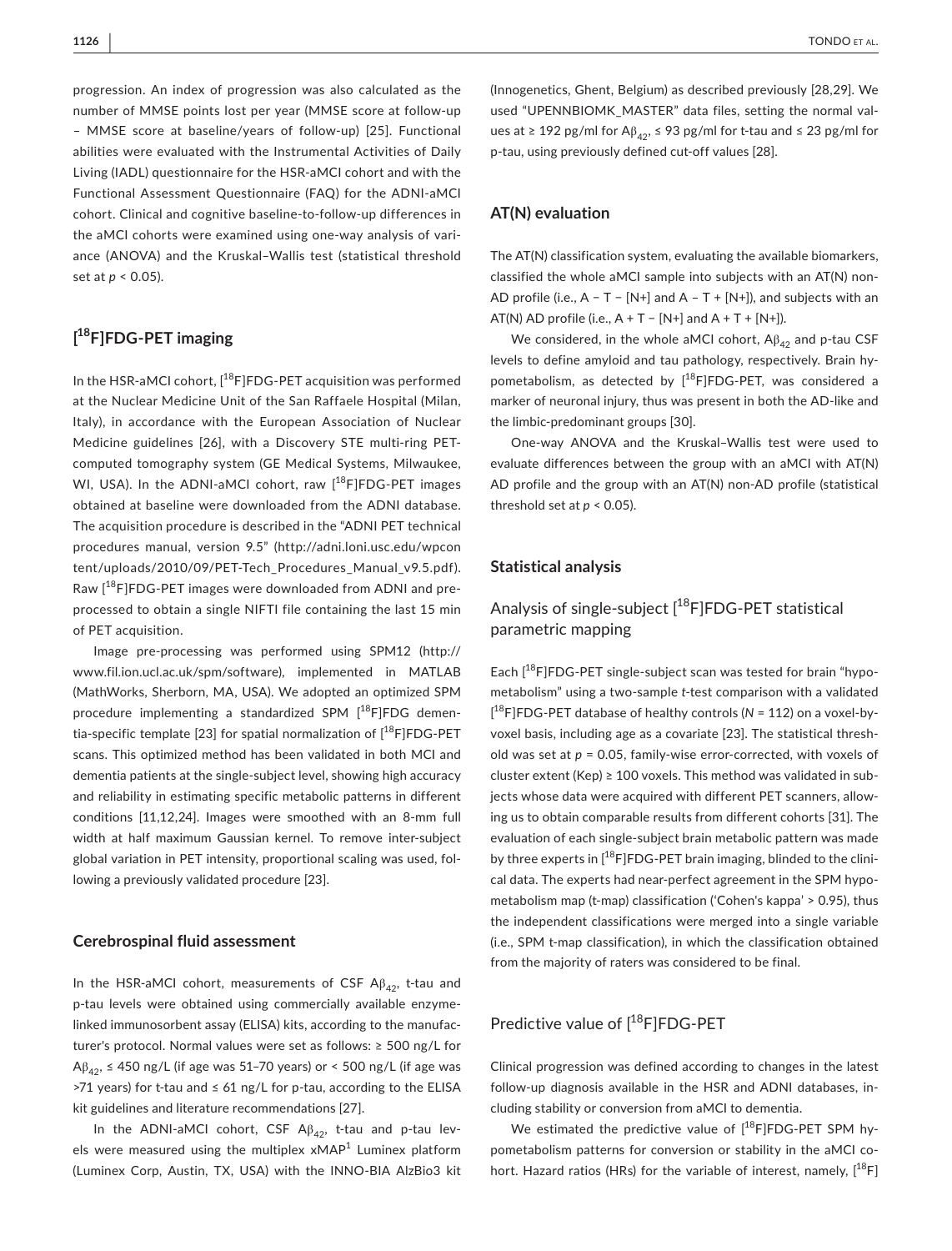FDG-PET, were estimated via a Cox proportional hazards model with a univariate approach. The threshold was set at *p* < 0.05, with a lower limit of 95% HR confidence interval (CI) >1 for risk factors, and an upper limit <1 for protective factors.

The prognostic performance of the  $[$ <sup>18</sup>F]FDG-PET single-subject SPM t-maps in the risk of progression or stability was also evaluated by using measures of sensitivity, specificity and accuracy, considering the follow-up clinical diagnosis as the diagnostic reference. Receiver-operating characteristic curve analysis was performed to find the optimal cut-off to discriminate between stable aMCI and aMCI showing progression to dementia.

## Predictive value of cerebrospinal fluid

Each CSF measure was dichotomously classified as positive or negative for AD according to validated ADNI and HSR cut-off values [27,28,32]. Dichotomic CSF measures of  $A\beta_{42}$ , t-tau and p-tau and t-tau/ $A\beta_{42}$  and p-tau/ $A\beta_{42}$  ratios were used as independent variables in separate regression models to avoid multi-collinearity. We estimated the predictive power of CSF biomarkers by means of multiple logistic regression models, with diagnosis at follow-up (stable aMCI vs. progression to dementia) as the dependent variable, including age, sex, education and MMSE adjusted score at baseline as variables of nuisance.

## Other predictive biomarkers

We evaluated whether global cognitive efficiency (MMSE) and demographic variables (age, sex, education) at baseline were able to predict cognitive changes, by means of linear regression analysis, using the index of progression as the dependent variable, representing progression of cognitive deterioration at follow-up. The significance threshold was set at  $p \le 0.05$ . We performed all statistical analyses using SPSS version 23.0 (IBM Corp., Armonk, NY, USA).

# **RESULTS**

# **Analysis of [<sup>18</sup>F]FDG-PET statistical parametric mapping**

Figure 1 shows results from the  $[$ <sup>18</sup>F]FDG-PET SPM single-subject analysis: the limbic-predominant hypometabolism pattern (Figure 1a), and the AD-like pattern (Figure 1b).

# **Cognitive and clinical features at baseline**

Table 1 shows baseline and follow-up cognitive features in the aMCI groups.

At baseline, all aMCI subjects had normal MMSE and CDR global score values, with no impairment in functional abilities (IADL questionnaire and FAQ), and no significant cognitive/clinical differences were observed between the limbic-predominant and AD-like aMCI subjects (Figure 2).

## **Cognitive and clinical features at follow-up**

At the last available follow-up, limbic-predominant aMCI subjects did not show clinical and global cognitive changes in comparison to baseline, as measured by MMSE, CDR global score, the IADL questionnaire and the FAQ. A total of 74 subjects (93%) remained clinically stable and only six subjects (7%) converted to a diagnosis of AD dementia. Conversely, AD-like aMCI subjects showed significantly worsened follow-up MMSE scores compared to the baseline assessment and significant impairment in CDR global score and functional abilities (Table 1). Fifty-three of these (86%) converted to AD dementia, while nine subjects (14%) had a stable clinical profile. The follow-up evaluation revealed significantly worse scores in the MMSE, CDR global score and FAQ in AD-like aMCI cohort than in limbic-predominant aMCI cohort (Figure 2, Table 1). Limbic-predominant aMCI subjects had a significantly longer disease duration in comparison to AD-like aMCI subjects. As underlined by the MMSE Index of Progression, limbic-predominant aMCI was associated with no global cognitive decline in contrast to AD-like aMCI (MMSE points per year −0.20 ± 0.70 and −1.50 ± 1.43, respectively; *p* < 0.001).

No clinical variable of interest included in the analysis, that is, age, sex, educational level, MMSE at baseline or disease duration predicted stability or conversion to dementia.

# **Predictive value of [<sup>18</sup>F]FDG-PET**

The predictive value of  $[$ <sup>18</sup>F]FDG-PET was evaluated with regard to clinical conversion or stability at follow-up in the whole aMCI cohort. [<sup>18</sup>F]FDG-PET indicated that the AD-like hypometabolism pattern was strongly associated with a greater risk of clinical progression to dementia (HR 11.81 95% CI 5.06–27.55; *p* < 0.0001 [Figure 4a]). Very few patients with AD-like aMCI did not progress to dementia (9/62). Furthermore, very few limbic-predominant aMCI patients progressed clinically (6/80), leading to a highly accurate prediction of clinical stability for the limbicpredominant hypometabolism pattern. The predictive performance of [<sup>18</sup>F]FDG-PET with regard to progression, as tested by receiver-operating characteristic curve analysis, yielded an overall high accuracy of 0.90 (95% CI 0.84–0.95), with high sensitivity 0.90 and specificity 0.89, in converter versus non-converter classification (Figure 4b).

## **Cerebrospinal fluid findings**

The number of patients with pathological measures of  $A\beta_{42}$ , t-tau, p-tau, t-tau/A $\beta_{42}$  and p-tau/A $\beta_{42}$  ratios in the whole aMCI sample are shown in Table 1. CSF levels of  $A\beta_{42}$ , t-tau and p-tau showed high variability in limbic-predominant aMCI. 54% had pathological Aβ42 levels, while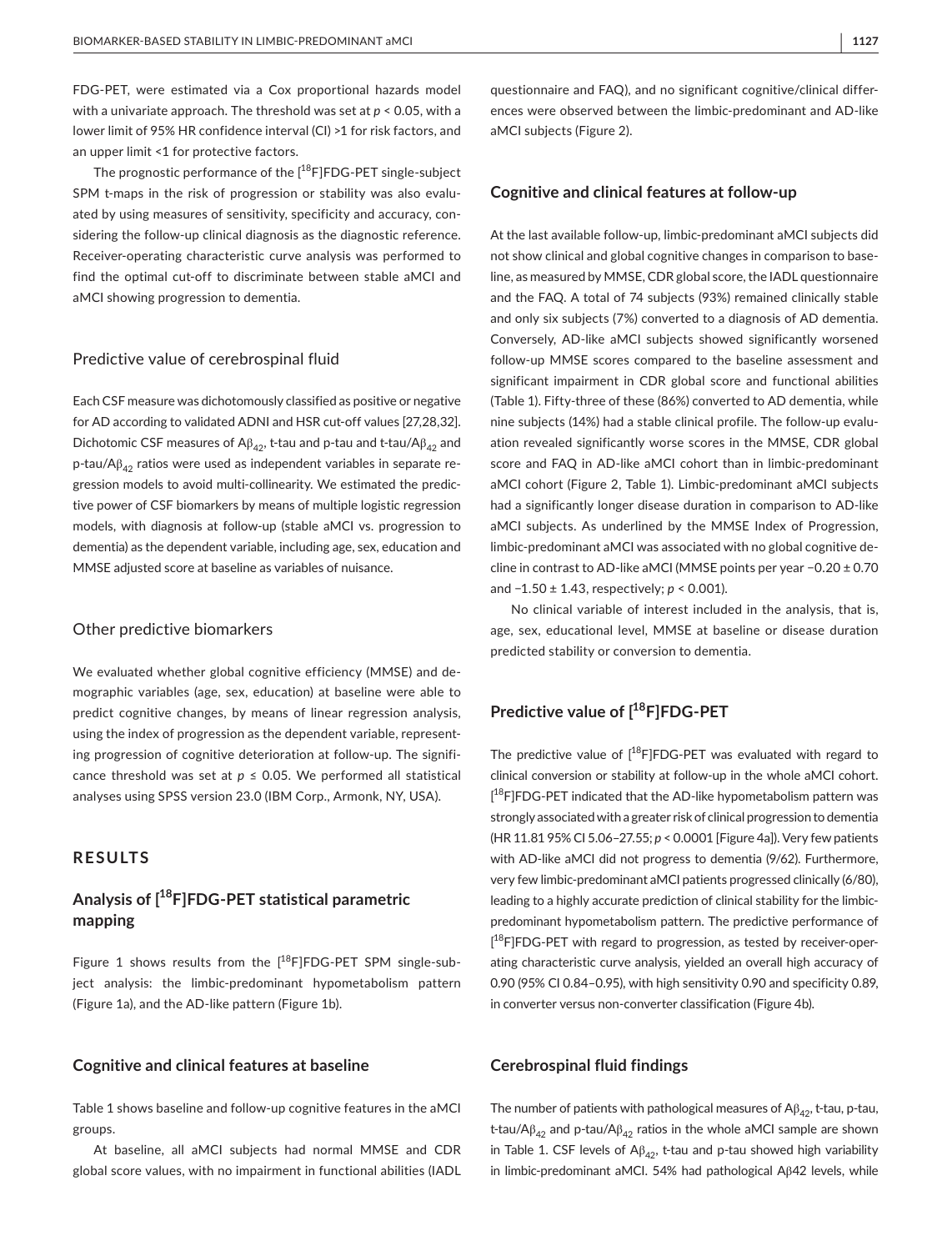

**FIGURE 1** Examples of single-subject [<sup>18</sup>F]fluorodeoxyglucose-positron emission tomography hypometabolic patterns. (a) Limbicpredominant amnestic mild cognitive impairment (aMCI): brain hypometabolism limited to the medial temporal structures in single cases (from 1 to 7), to a variable extent within other limbic structures. (b) Alzheimer's disease (AD)-like aMCI: temporoparietal AD-like hypometabolism in single cases (from 8 to 14). Statistical parametric mapping single-subject analysis: one patient versus 112 control subjects;  $p < 0.05$ , family-wise error-corrected at the voxel level with k > 100 voxels [Colour figure can be viewed at [wileyonlinelibrary.com\]](www.wileyonlinelibrary.com)

44% and 64% of subjects had pathological levels of t-tau and p-tau, respectively. Conversely, in 89% of the AD-like aMCI cohort,  $A\beta_{42}$  CSF levels were low, whereas t-tau and p-tau were high in 65% and 94% of subjects, respectively. A pathological t-tau/A $\beta_{42}$  ratio was found in 70% of the limbic-predominant aMCI cohort and in 90% of the AD-like aMCI cohort, while a pathological p-tau/A $\beta_{42}$  ratio was present in 79% of the limbic-predominant aMCI cohort and in 100% of the AD-like aMCI cohort.

## **Cerebrospinal fluid predictive value**

None of the CSF variables predicted stability or conversion to dementia in the limbic-predominant aMCI cohort. The AD-like aMCI cohort showed consistency in CSF biomarkers, indicating AD pathology.

# **AT(N) classification**

According to the AT(N) classification, within the limbic-predominant aMCI cohort, 43 subjects (54%) were classified as having an AT(N) AD profile (32 subjects with  $A + T + [N+]$  and 11 subjects with A + T − [N+]), while 37 subjects (46%) had an AT(N) non-AD profile (19 A – T + [N+] and 18 A − T − [N+]; Figure 3). Of the AD-like aMCI cohort, 89% were classified as having an AD profile (51 subjects with A + T + [N+] and four subjects with A + T − [N+]), showing CSF evidence of amyloidopathy (Figure 3).

In the limbic-predominant aMCI cohort, no differences were found between the two groups with different likelihood of AD pathology (i.e., AT(N)-AD vs. non-AD profiles) in global cognitive functioning at baseline and follow-up evaluations, or in the index of progression.

# **DISCUSSION**

The present results support differences in the aMCI population, with one group having a stable clinical profile during a very long followup, [<sup>18</sup>F]FDG-PET pattern of limbic-predominant hypometabolism and heterogeneous CSF biomarkers, and the other group showing a shorter disease duration with large conversion to AD dementia,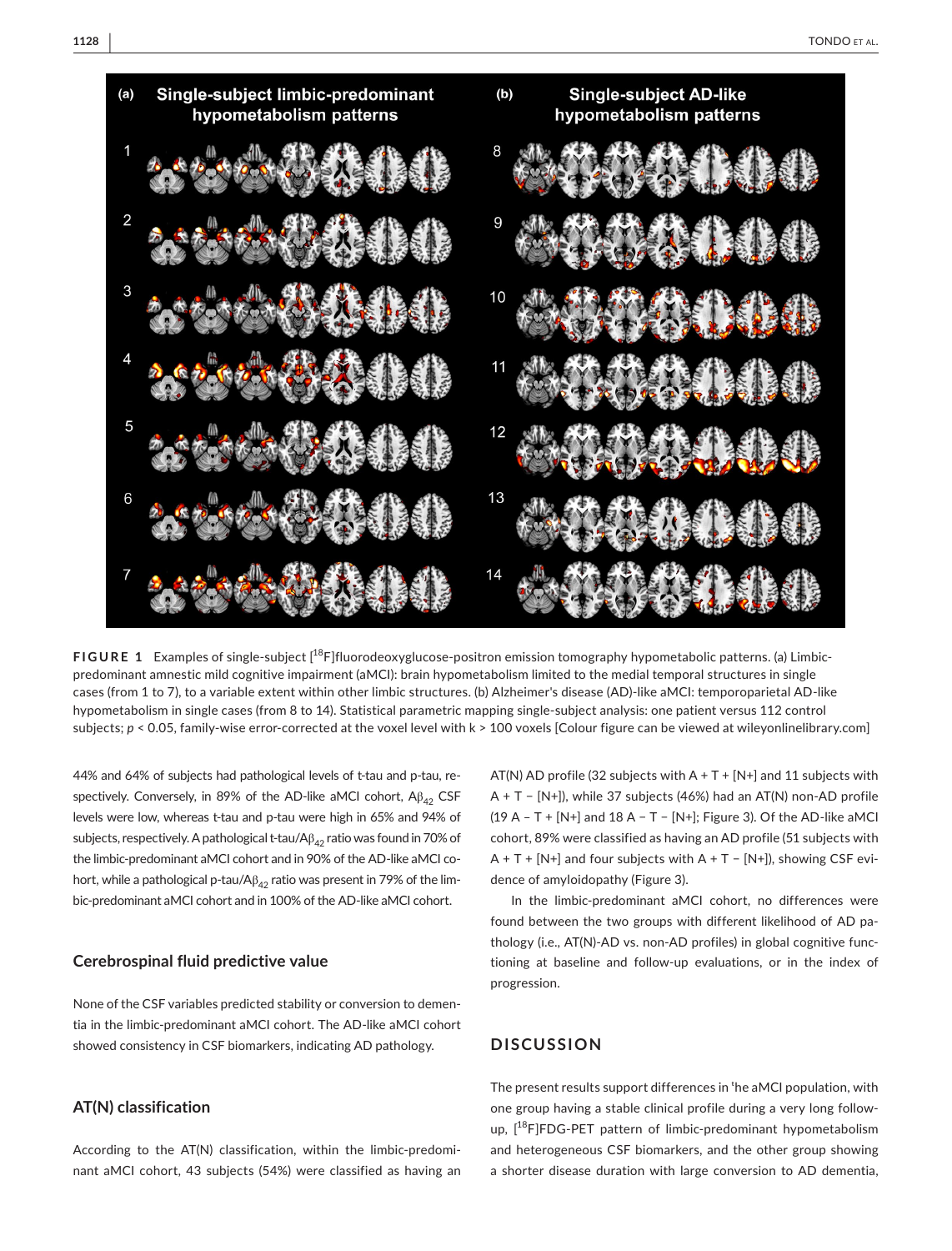

**FIGURE 2** Cognitive and clinical baseline-to-follow-up differences between amnestic mild cognitive impairment (aMCI) cohorts. Global cognitive functioning differences between aMCI cohorts at (a) baseline and (b) follow-up evaluation, as measured by mean Mini-Mental State Examination (MMSE) and Functional Activities Questionnaire (FAQ) scores and Cognitive Dementia Rating scale (CDR) global scores. Followup scores were obtained from the last available follow-up evaluation in subjects who did not convert to dementia, and from the evaluation at time of conversion in subjects who converted to dementia. Limbic-predominant aMCI subjects did not show significant differences in global cognitive functioning as compared to those with Alzheimer's disease (AD)-like aMCI at baseline evaluation. Conversely, subjects with AD-like aMCI had a significantly lower MMSE adjusted score and higher FAQ score and CDR global score at follow-up evaluation [Colour figure can be viewed at [wileyonlinelibrary.com](www.wileyonlinelibrary.com)]



**FIGURE 3** AT(N) classification (amyloid, tau, neurodegeneration) in the two amnestic mild cognitive impairment (aMCI) cohorts. Pie charts represent the percentage of limbic-predominant (a) and Alzheimer's disease (AD)-like (b) aMCI subjects with non-AD profile (dark green and light green) and AD profile (brick-red and light brick-red). The charts reflect the great variability in biomarker alterations in the limbic-predominant group, while an AD profile was prominent in the AD-like group [Colour figure can be viewed at [wileyonlinelibrary.com](www.wileyonlinelibrary.com)]

typical AD-like hypometabolism pattern and CSF biomarkers suggesting AD pathology (Figure 1, Table 1).

At baseline, subjects in the two aMCI cohorts had the same amnestic phenotype, without differences in global cognitive functioning and functional abilities (Figure 2). The cognitive profile of the limbic-predominant aMCI group was comparable to that of previously reported cases affected by temporal lobe dysfunction, which were characterized by cognitive impairment strictly related to episodic memory, as well as a slower rate of cognitive decline than that observed in typical AD cases [17–19]. Clinical information alone is not accurate in anticipating the prognosis, stressing the need for a biomarker able to predict either disease progression or stability.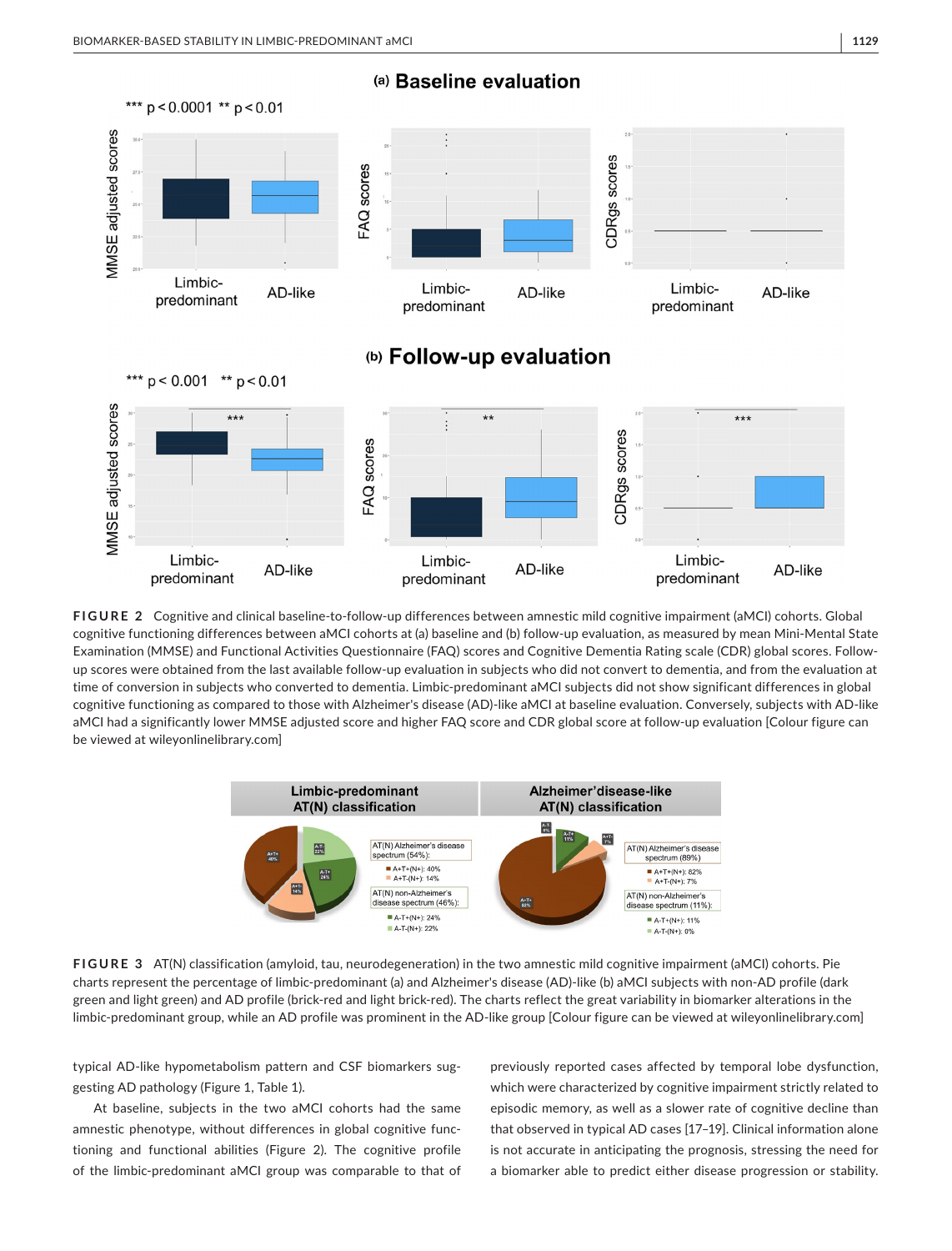

**FIGURE 4** Survival and receiver-operating characteristic curves. (a) Survival curves indicating the probability of clinical stability during disease duration at time of conversion in subjects stratified according to [<sup>18</sup>F]fluorodeoxyglucose (FDG)-positron emission tomography (PET) patterns, namely, the limbic-predominant (yellow) and Alzheimer's disease-like (blue) brain hypometabolism. (b) Accuracy of [<sup>18</sup>F]FDG-PET single-subjects maps in predicting conversion toward dementia obtained with the receiver-operating characteristic curve analysis. SPM, statistical parametric mapping [Colour figure can be viewed at [wileyonlinelibrary.com\]](www.wileyonlinelibrary.com)

In this context, based on the typical temporoparietal pattern of hypometabolism in AD, [<sup>18</sup>F]FDG-PET is recommended for evaluating subjects with MCI suspected of having underlying AD [13,33–36]. Notably, a negative  $[$ <sup>18</sup>F]FDG-PET is associated with long-term clinical stability even in amyloid-positive individuals [3]. Our results indicate that  $I^{18}$ FIFDG-PET SPM classification was the most accurate biomarker, correctly differentiating subjects who converted to AD dementia from those who remained stable (Figure 4). Each subject with limbic-predominant aMCI shared the same non-AD brain hypometabolism pattern, with a focal vulnerability in the medial temporal lobes. The  $[$ <sup>18</sup>F]FDG-PET limbic-predominant pattern, evaluated at single-subject level, was associated with an 80% chance of remaining clinically stable after up to 8 years of disease duration, strongly supporting a non-AD aetiology (Figure 4a). By contrast, the Cox proportional hazards model showed a significantly higher risk of conversion to dementia in those with aMCI with an AD-like hypometabolism pattern. Accordingly, [<sup>18</sup>F]FDG-PET single-subject SPM presented high accuracy (0.90), sensitivity (0.90) and specificity (0.89) in classifying converters versus non-converters in aMCI populations (Figure 4b), in agreement with previous studies [3,13].

A crucial finding in the present study was the lack of correspondence between CSF biomarker alterations and clinical outcome. The CSF biomarkers, expressed both as single measures or ratios, were not able to predict prognosis in the limbic-predominant aMCI population. The great variability in CSF biomarkers (Table 1) suggests the presence of different possible aetiologies for neurodegeneration in our sample. Conversely, the aMCI subjects who converted to dementia presented a homogeneous CSF profile indicative of AD pathology. In the limbic-predominant aMCI cohort, the prognostic

value of CSF and β-amyloidosis is null, while the specific  $[18F]FDG-$ PET metabolic pattern confirms the reliability in predicting the absence of progression in these aMCI subjects, overcoming the role of amyloidopathy [3,20].

According to the AT(N) classification, aMCI subjects were grouped as having either an AD profile or non-AD profile [6]. Within the limbic-predominant aMCI group, 54% of subjects had a profile compatible with AD neuropathology changes, corresponding to the AD spectrum, whereas a considerable percentage (46%) of subjects were classified in the non-AD spectrum of disease (Figure 3) [6]. Notably, these two groups did not differ in the clinical follow-up, both showing stability.

In the limbic-predominant aMCI group, the clinical benign course over a long follow-up period and the  $[$ <sup>18</sup>F]FDG-PET hypometabolic pattern exclude AD, suggesting different pathological substrates. These include neurodegenerative tauopathies, argyrophilic brain disease, hippocampal sclerosis and primary age-related tauopathy [37].

It has been suggested that, given the association of neurodegeneration with tauopathy in AD, in subjects whose neurodegenerative changes are due to non-AD comorbidity, LATE aetiology could be advocated [21]. LATE has been proposed as the prominent aetiology in subjects with suspected non-AD pathology and in subjects with evidence of neurodegeneration without concomitant tauopathy, especially in the presence of focal temporal lobe dysfunction [21]. Crucially, episodic memory deficits in LATE clinically mimic the level of impairment typical of AD. In addition, LATE and AD neuropathological changes can often coexist, increasing with older age.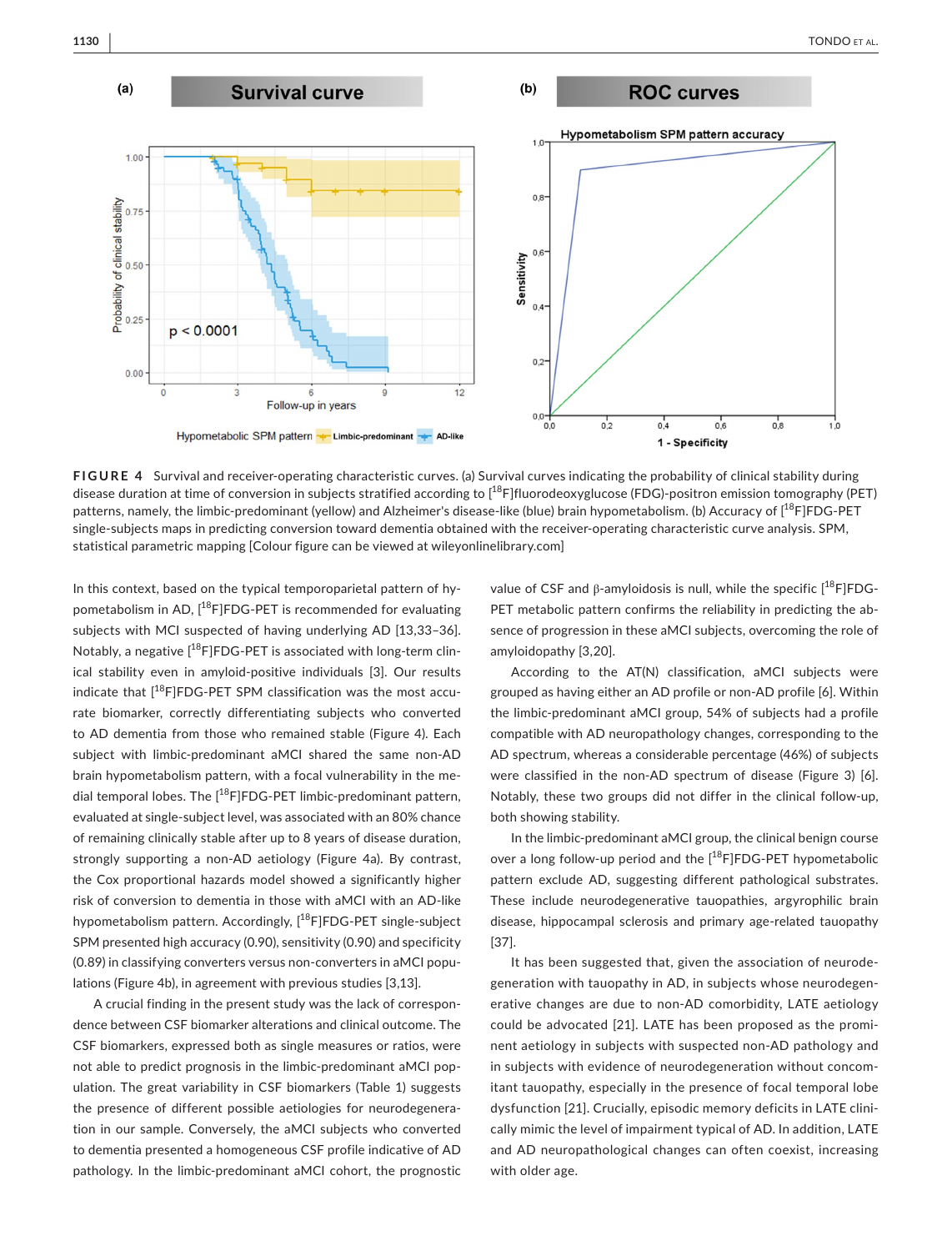In an autopsy series, Botha et al. [38] reported severe medial temporal lobe hypometabolism and pathological changes associated with LATE and hippocampal sclerosis in comparison with confirmed AD cases, which were associated instead with parietal and lateral/ inferior temporal hypometabolism. Our results are in line with these findings, providing the additional diagnostic and prognostic value of [<sup>18</sup>F]FDG-PET hypometabolism patterns in subjects with aMCI who showed stability/progression to dementia. Lastly, there was also some evidence of amyloidopathy in the limbic-predominant aMCI cohort, where the co-occurrence of mixed pathology or cerebrovascular pathology as the main factor responsible for this clinical picture cannot be excluded [39]. In a large autopsy series, a higher rate of mixed pathology was revealed in people with MCI showing a stable cognitive profile during their lifetime, while MCI converting to dementia was associated with a higher incidence of pure AD pathology [40].

A limitation of the present study was the lack of post mortem examination, which limits our ability to explain the aetiology conclusively. Nevertheless, this study implies major clinical findings. The limbic-predominant metabolism pattern is quite frequent in the aMCI population. By selecting subjects from large datasets, namely the HSR and the ADNI database, we revealed substantial frequency of this pattern, corresponding to 38% and 16% of the analysed cases, respectively (Figure S1). The previous literature showed that large proportions of patients with MCI may remain clinically stable, and population and community-based studies from different countries reported MCI stability incident rates ranging from 37% to 67% over the course of 1.5 to 5 years [41–44]. We can assume that a considerable proportion of stable MCI reported in previous studies also includes patients with limbic-predominant aMCI.

In conclusion, in aMCI, the specific neuronal dysfunction involving medial temporal lobes, as shown by  $[^{18}F]FDG-PET$ , can be considered a crucial biomarker, able to identify aMCI subjects who will not experience conversion to AD dementia even after long follow-up periods with high accuracy. No CSF biomarker was able to predict either stability or progression, revealing a poor diagnostic and prognostic role in this aMCI group. Our study indicates the high value of [<sup>18</sup>F]FDG-PET in subject selection for clinical trials in AD and in the choice of therapeutic approaches, suggesting AD or non-AD classification, and providing biomarker features for stability/progression in aMCI subjects.

## **ACKNOWLEDGEMENTS**

Data collection and sharing for this project was funded by the ADNI (National Institutes of Health Grant U01 AG024904) and DOD ADNI (Department of Defence Alzheimer's Disease Neuroimaging Initiative award number W81XWH-12-2-0012). ADNI is funded by the National Institute on Aging, the National Institute of Biomedical Imaging and Bioengineering, and through generous contributions from the following: AbbVie, the Alzheimer's Association; the Alzheimer's Drug Discovery Foundation; Araclon Biotech; BioClinica, Inc.; Biogen; Bristol-Myers Squibb Company; CereSpir,

Inc.; Cogstate; Eisai Inc.; Elan Pharmaceuticals, Inc.; Eli Lilly and Company; EuroImmun; F. Hoffmann-La Roche Ltd. and its affiliated company Genentech, Inc.; Fujirebio; GE Healthcare; IXICO Ltd.; Janssen Alzheimer Immunotherapy Research & Development, LLC.; Johnson & Johnson Pharmaceutical Research & Development LLC.; Lumosity; Lundbeck; Merck & Co., Inc.; Meso Scale Diagnostics, LLC.; NeuroRx Research; Neurotrack Technologies; Novartis Pharmaceuticals Corporation; Pfizer Inc.; Piramal Imaging; Servier; Takeda Pharmaceutical Company; and Transition Therapeutics. The Canadian Institutes of Health Research is providing funds to support ADNI clinical sites in Canada. Private sector contributions are facilitated by the Foundation for the National Institutes of Health ([www.fnih.org](http://www.fnih.org)). The grantee organization is the Northern California Institute for Research and Education, and the study is coordinated by the Alzheimer's Therapeutic Research Institute at the University of Southern California. ADNI data are disseminated by the Laboratory for Neuro Imaging at the University of Southern California.

## **CONFLICT OF INTEREST**

The authors declare that they have no financial or other conflicts of interest.

## **AUTHOR CONTRIBUTIONS**

Giacomo Tondo and Giulia Carli: analysed and interpreted the data, performed the statistical analyses, and wrote the manuscript. Luca Presotto: analysed data. Roberto Santangelo, Maria Vittoria Mattoli, Luca Presotto: acquired the data and revised the manuscript. Massimo Filippi, Giuseppe Magnani, Sandro Iannaccone and Chiara Cerami: acquired the data and revised the manuscript, adding important intellectual content. Daniela Perani: conceived the study, participated in its design and coordination, interpreted the data and revised the manuscript. All authors read and approved the final version of the manuscript.

#### **FUNDING INFORMATION**

This work was supported by the Italian Ministry of Health (Ricerca Finalizzata Progetto Reti Nazionale AD NET-2011-02346784).

## **ETHICAL APPROVAL AND CONSENT TO PARTICIPATE**

All involved subjects gave written informed consent, in accordance with the declaration of Helsinki for protection of human subjects. For the ADNI cohort, the study was approved by local institutional ethics committees at each site (for up-to-date information, see [www.adni-info.org\)](http://www.adni-info.org). For the HSR cohort, the study was approved by the San Raffaele Hospital Ethics Committee. All patients from the HSR gave written informed consent to the study/data treatment for scientific purposes, including publications. The informed consents are available from the corresponding author on request.

## **DATA AVAILABILITY STATEMENT**

The data that support the findings of this study are available from the corresponding author, upon reasonable request.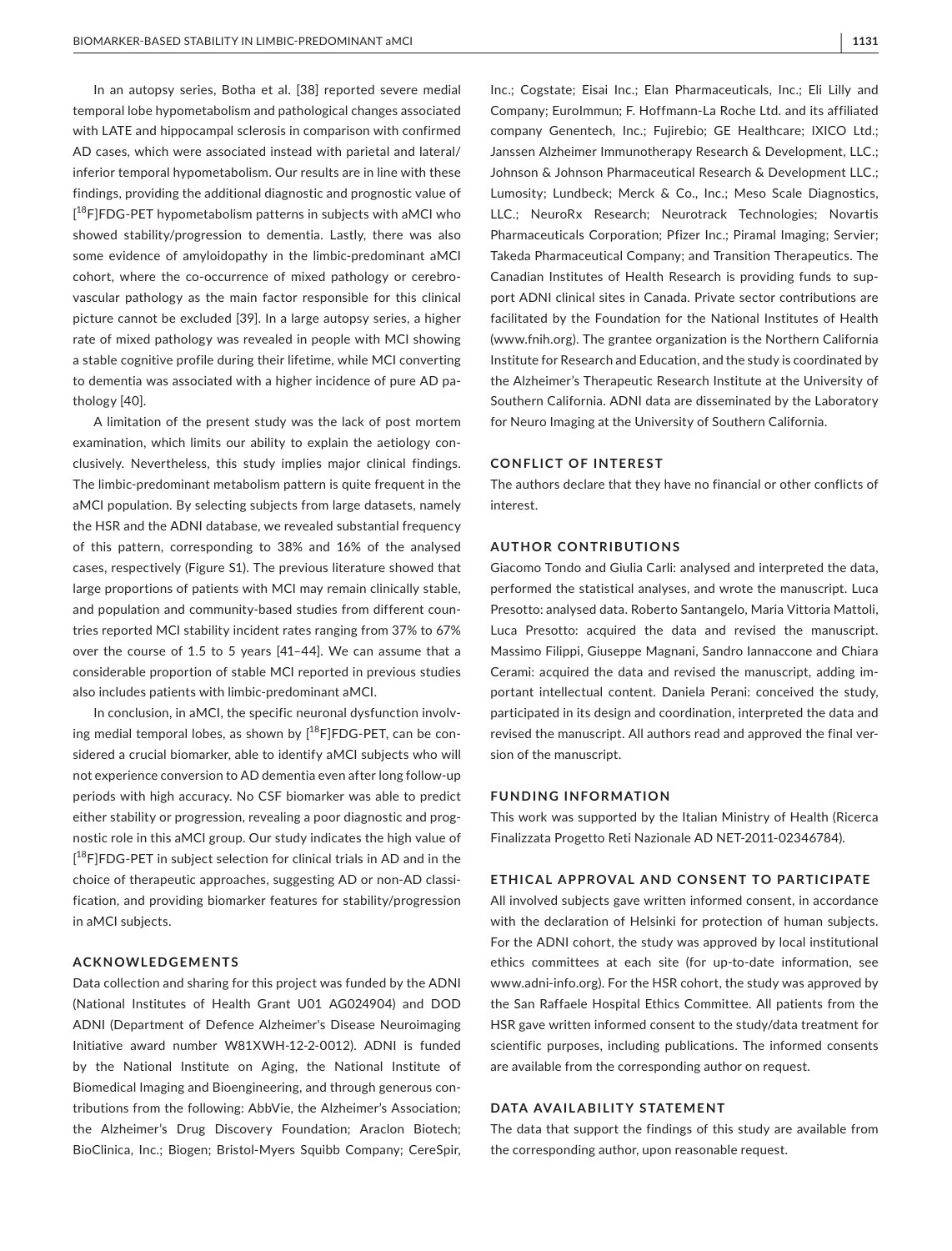#### **ORCID**

*Giacomo Tondo* <https://orcid.org/0000-0002-0057-3103> *Roberto Santangelo* <https://orcid.org/0000-0002-8760-2703> *Massimo Filipp[i](https://orcid.org/0000-0002-5485-0479)* <https://orcid.org/0000-0002-5485-0479> *Chiara Cerami* <https://orcid.org/0000-0003-1974-3421> *Daniela Peran[i](https://orcid.org/0000-0002-3421-204X)* <https://orcid.org/0000-0002-3421-204X>

## **REFERENCES**

- 1. Albert MS, DeKosky ST, Dickson D, et al. The diagnosis of mild cognitive impairment due to Alzheimer's disease: recommendations from the National Institute on Aging-Alzheimer's Association workgroups on diagnostic guidelines for Alzheimer's disease. *Alzheimer's Dement*. 2011;7:270-279.
- 2. Petersen RC, Roberts RO, Knopman DS, et al. Mild cognitive impairment: ten years later. *Arch Neurol*. 2009;66:1447-1455.
- laccarino L, Sala A, Perani D. Predicting long-term clinical stability in amyloid-positive subjects by FDG-PET. *Ann Clin Transl Neurol*. 2019;6:1113-1120. <https://doi.org/10.1002/acn3.782>
- 4. Sperling RA, Jack CR, Aisen PS. Testing the right target and right drug at the right stage. *Sci Transl Med*. 2011;3(111):111cm33.
- 5. Petersen RC, Lundt ES, Therneau TM, et al. Predicting progression to mild cognitive impairment. *Ann Neurol*. 2019;85:155-160.
- 6. Jack CR Jr, Bennett DA, Blennow K, et al. NIA-AA research framework: toward a biological definition of Alzheimer's disease. *Alzheimer's Dement*. 2018;14:535-562.
- 7. Bittar A, Bhatt N, Kayed R. Advances and considerations in AD tau-targeted immunotherapy. *Neurobiol Dis*. 2020;134:104707.
- 8. Barkhof F, Polvikoski TM, Van Straaten ECW, et al. The significance of medial temporal lobe atrophy: a postmortem MRI study in the very old. *Neurology*. 2007;69:1521-1527.
- 9. Raji CA, Lopez OL, Kuller LH, Carmichael OT, Becker JT. Age, Alzheimer disease, and brain structure. *Neurology*. 2009;73: 1899-1905.
- 10. Jack CR, Dickson DW, Parisi JE, et al. Antemortem MRI findings correlate with hippocampal neuropathology in typical aging and dementia. *Neurology*. 2002;58:750-757.
- 11. Perani D, Cerami C, Caminiti SP, et al. Cross-validation of biomarkers for the early differential diagnosis and prognosis of dementia in a clinical setting. *J Nucl Med Mol Imaging*. 2016;43:499-508. [https://](https://doi.org/10.1007/s00259-015-3170-y) [doi.org/10.1007/s00259-015-3170-y](https://doi.org/10.1007/s00259-015-3170-y)
- 12. Cerami C, Della Rosa PA, Magnani G, et al. Brain metabolic maps in Mild Cognitive Impairment predict heterogeneity of progression to dementia. *NeuroImage Clin*. 2015;7:187-194.
- 13. Caminiti SP, Ballarini T, Sala A, et al. FDG-PET and CSF biomarker accuracy in prediction of conversion to different dementias in a large multicentre MCI cohort. *NeuroImage Clin*. 2018;18:167-177. <https://doi.org/10.1016/j.nicl.2018.01.019>
- 14. Frisoni GB, Boccardi M, Barkhof F, et al. Strategic roadmap for an early diagnosis of Alzheimer's disease based on biomarkers. *Lancet Neurol*. 2017;16:661-676.
- 15. Schmidtke K, Hermeneit S. High rate of conversion to Alzheimer's disease in a cohort of amnestic MCI patients. *Int Psychogeriatrics*. 2008;20:96-108.
- 16. Caffarra P, Venneri A. Isolated degenerative amnesia without dementia: an 8-year longitudinal study. *Neurocase*. 1996; 2:99-106.
- 17. Lucchelli F, De Renzi E, Perani D, Fazio F. Primary amnesia of insidious onset with subsequent stabilisation. *J Neurol Neurosurg Psychiatry*. 1994;57:1366-1370.
- 18. Miceli G, Colosimo C, Daniele A, Marra C, Perani D, Fazio F. Isolated amnesia with slow onset and stable course, without ensuing dementia: MRI and PET data and a six-year neuropsychological follow-up. *Dement Geriatr Cogn Disord*. 1996;7:104-110.
- 19. Marra C, Villa G, Quaranta D, Valenza A, Vita MG, Gainotti G. Probable Alzheimer's disease patients presenting as "focal temporal lobe dysfunction" show a slow rate of cognitive decline. *J Int Neuropsychol Soc*. 2012;18:144-150.
- 20. Cerami C, Dodich A, Iannaccone S, et al. A biomarker study in long-lasting amnestic mild cognitive impairment. *Alzheimers Res Ther*. 2018;10:42.
- 21. Nelson PT, Dickson DW, Trojanowski JQ, et al. Limbic-predominant age-related TDP-43 encephalopathy (LATE): consensus working group report. *Brain*. 2019;142:1503-1527.
- 22. Petersen RC. Mild cognitive impairment as a diagnostic entity. *J Intern Med*. 2004;256:183-194. [https://doi.org/10.1111/j.](https://doi.org/10.1111/j.1365-2796.2004.01388.x) [1365-2796.2004.01388.x](https://doi.org/10.1111/j.1365-2796.2004.01388.x)
- 23. Della Rosa PA, Cerami C, Gallivanone F, et al. A standardized [18F]- FDG-PET template for spatial normalization in statistical parametric mapping of dementia. *Neuroinformatics*. 2014;12:575-593. <https://doi.org/10.1007/s12021-014-9235-4>
- 24. Perani D, Della Rosa PA, Cerami C, et al. Validation of an optimized SPM procedure for FDG-PET in dementia diagnosis in a clinical setting. *NeuroImage Clin*. 2014;6:445-454. [https://doi.org/10.1016/j.](https://doi.org/10.1016/j.nicl.2014.10.009) [nicl.2014.10.009](https://doi.org/10.1016/j.nicl.2014.10.009)
- 25. Caroli A, Prestia A, Galluzzi S, et al. Mild cognitive impairment with suspected nonamyloid pathology (SNAP): prediction of progression. *Neurology*. 2015;84:508-515.
- 26. Varrone A, Asenbaum S, Vander Borght T, et al. EANM procedure guidelines for PET brain imaging using [18F]FDG, version 2. *Eur J Nucl Med Mol Imaging*. 2009;36:2103-2110. [https://doi.](https://doi.org/10.1007/s00259-009-1264-0) [org/10.1007/s00259-009-1264-0](https://doi.org/10.1007/s00259-009-1264-0)
- 27. Sjögren M, Vanderstichele H, Ågren H, et al. Tau and Aβ42 in cerebrospinal fluid from healthy adults 21–93 years of age: establishment of reference values. *Clin Chem*. 2001;47:1776-1781.
- 28. Shaw LM, Vanderstichele H, Knapik-Czajka M, et al. Cerebrospinal fluid biomarker signature in Alzheimer's disease neuroimaging initiative subjects. *Ann Neurol*. 2009;65:403-413.
- 29. Mattsson N, Insel PS, Donohue M, et al. Independent information from cerebrospinal fluid amyloid-β and florbetapir imaging in Alzheimer's disease. *Brain*. 2014;138:772-783.
- 30. Jack CR, Bennett DA, Blennow K, et al. A/T/N: an unbiased descriptive classification scheme for Alzheimer disease biomarkers. *Neurology*. 2016;87:539-547.
- 31. Presotto L, Ballarini T, Caminiti SP, Bettinardi V, Gianolli L, Perani D. Validation of 18 F-FDG-PET single-subject optimized SPM procedure with different PET scanners. *Neuroinformatics*. 2017;15:151-163.
- 32. Duits FH, Teunissen CE, Bouwman FH, et al. The cerebrospinal fluid "Alzheimer profile": easily said, but what does it mean? *Alzheimer's Dement*. 2014;10:713-723.
- 33. Laforce R Jr, Soucy J-P, Sellami L, et al. Molecular imaging in dementia: past, present, and future. *Alzheimer's Dement*. 2018;14:1522-1552.
- 34. Nobili F, Arbizu J, Bouwman F, et al. EANM-EAN recommendations for the use of brain 18 F-Fluorodeoxyglucose Positron Emission Tomography (FDG-PET) in neurodegenerative cognitive impairment and dementia: Delphi consensus. *Eur J Neurol*. 2018;25:1201-1217.
- 35. Shaffer JL, Petrella JR, Sheldon FC, et al. Predicting cognitive decline in subjects at risk for Alzheimer disease by using combined cerebrospinal fluid, MR imaging, and PET biomarkers. *Radiology*. 2013;266:583-591.
- 36. Yuan Y, Gu Z-X, Wei W-S. Fluorodeoxyglucose–positron-emission tomography, single-photon emission tomography, and structural MR imaging for prediction of rapid conversion to Alzheimer disease in patients with mild cognitive impairment: a meta-analysis. *Am J Neuroradiol*. 2009;30:404-410.
- 37. Dani M, Brooks DJ, Edison P. Suspected non-Alzheimer's pathology–Is it non-Alzheimer's or non-amyloid? *Ageing Res Rev*. 2017;36:20-31.